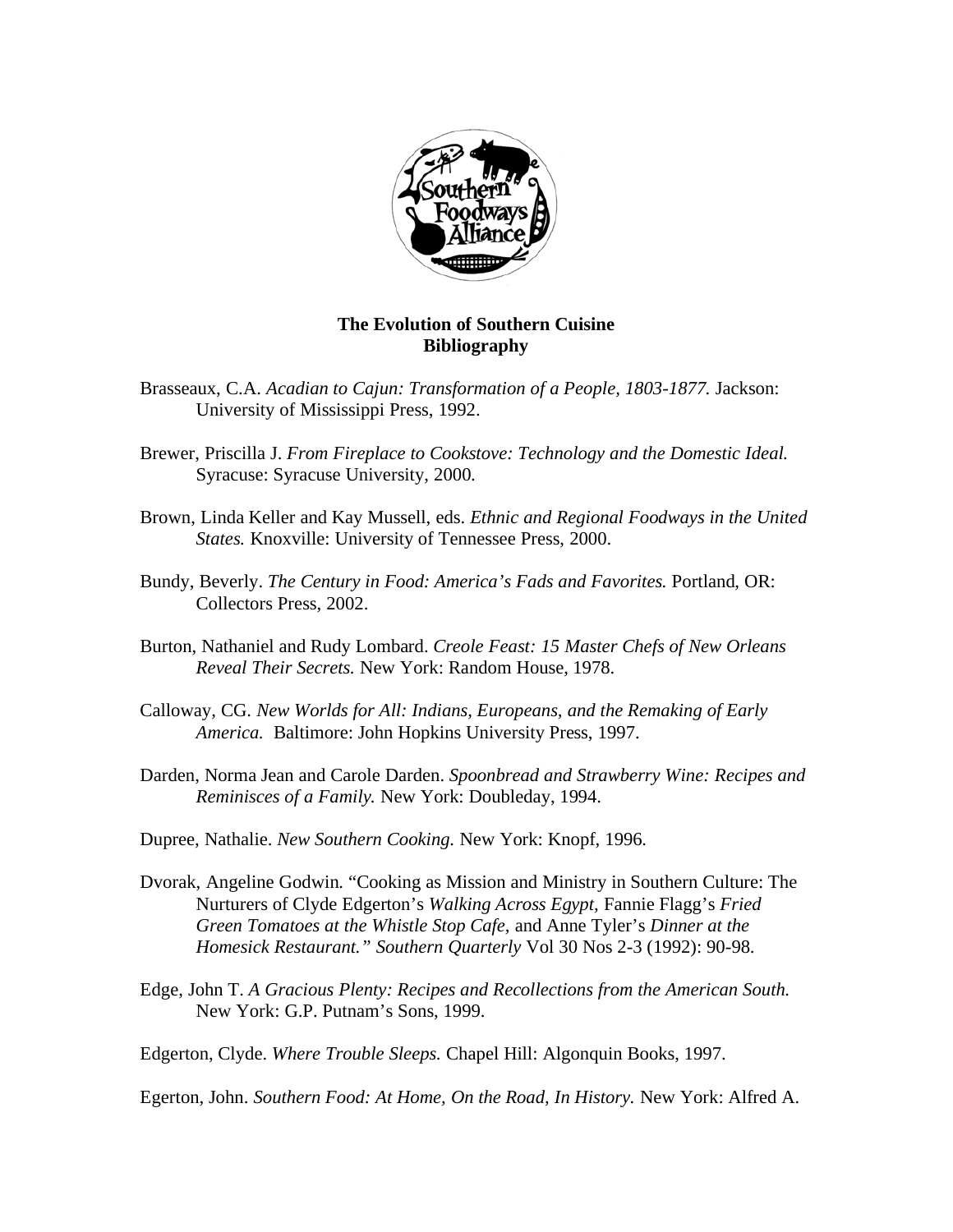Knopf, 1987.

- Evans, Amy. "From Barbecue to Baklava: The Delta's Culinary Crossroads." *Delta Magazine* (September/October 2006): 104-108*.*
- Ferris, Marcie. *Matzoh Ball Gumbo: Culinary Tales of the Jewish South.* Chapel Hill: University of North Carolina Press, 2005.
- Fisher, Abby. *What Mrs. Fisher Knows about Old Southern Cooking.* Ed., Karen Hess. Beford, MA: Applewood Books, 1995.
- Folse, John. *The Evolution of Cajun & Creole Cuisine.* Chef John Folse & Company, 1989.
- Fowler, Damon Lee. *Damon Lee Fowler's New Southern Kitchen: Traditional Flavors for Contemporary Cooks.* New York: Simon & Schuster, 2002.
- Fussell, Betty. *The Story of Corn: The Myths and History, The Culture and Agriculture, The Art and Science of America's Quintessential Crop.* New York: Knopf, 1992.
- Guterl, Matthew Pratt. After Slavery: Asian Labor, the American South, and the Age of Emancipation. *Journal of World History* Vol 14 No 2 (June 2003): 209-241.
- Guthrie, Patricia. *Catching Sense: African American Communities on a South Carolina Sea Island.* Westport, CT: Bergin & Garvey, 1996.
- Harris, Jessica B. *Beyond Gumbo: Creole Fusion food From the Atlantic Rim.* Simon & Schuster, 2003.

--------------------. *Iron Pots and Wooden Spoons: Africa's Gift to New World Cooking.*  Simon & Schuster, 1999.

-------------------. *Welcome Table: African American Heritage Cooking.* New York: Simon & Schuster, 1995.

- Hess, Karen. *The Carolina Rice Kitchen: The African Connection.* Columbia: University of South Carolina Press, 1992.
- Hill, Annabella P. *Mrs. Hill's Southern Practical Cookery and Receipt Book.* Columbia: University of South Carolina Press, (1867) 1995.
- Hill, Carole and Patricia D. Beavers, eds. *Cultural Diversity in the U.S. South: Anthropological Contributions to a Region in Transition.* Athens: University of Georgia Press, 1998.

Hilliard, Sam. *Hog Meat and Hoecake: Food Supply in the Old South, 1840-1860*.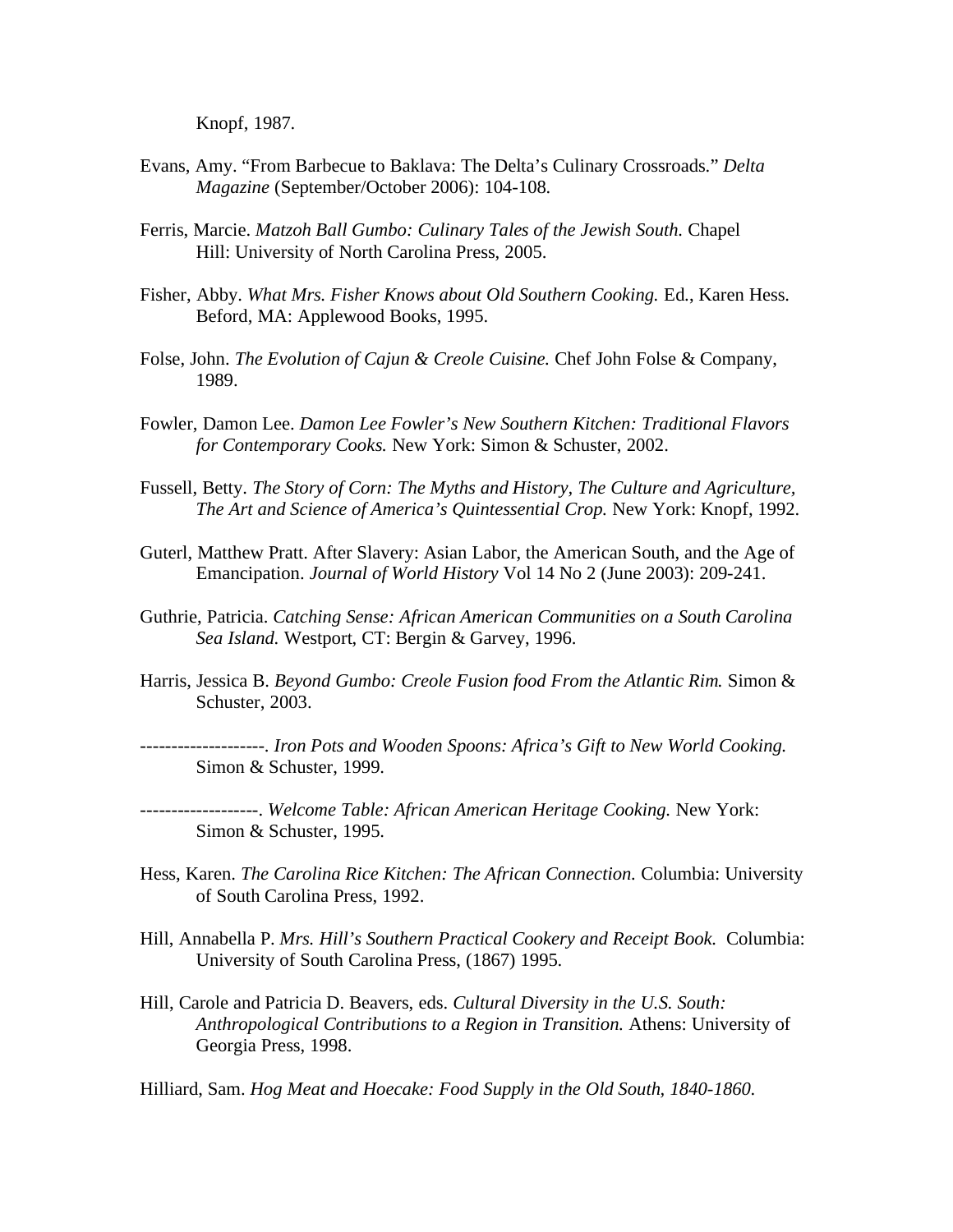Carbondale: Southern Illinois University Press, 1972.

- Hogue, S. Homes. "Corn Dogs and Hush Puppies: Diet and Domestication at Two Protohistoric Farmsteads in Oktibbeha County, Mississippi" In *Southeastern Archaeology* vol*.* 22 issue 2 (Winter 2003):185-185.
- Iggers, Jeremy. *The Garden of Eating: Food, Sex, and the Hunger for Meaning.* New York: Basic, 1996.
- Jones, Wilbert. *The New Soul-Food Cookbook: Healthier Recipes for Traditional Favorites.* Secaucus, NJ: Birch Lane Press Book, 1996.
- Lewis, Edna. *Taste of Country Cooking.* New York: Knopf, 1976.
- Lewis, Edna and Scott Peacock. *The Gift of Southern Cooking: Recipes and Revelations from Two Great American Cooks.* New York: Knopf, 2003.
- Lundy, Ronni. *Butterbeans to Blackberries: Recipes from a Southern Garden.*  New York: Farrar Straus & Giroux, 2003.

-----------------. *Shuck Beans, Stack Cakes, and Honest Fried Chicken: The Heart and Soul of Southern Country Kitchens.* New York: Atlantic Monthly Press, 1991.

- Macbeth, Helen, ed. *Food Preferences and Taste: Continuity and Change.* Providence, RI: Berghahn Books, 1997.
- MacClancy, Jeremy. *Consuming Culture: Why You Eat What You Eat.* New York: Henry Holt and Company. 1992.
- Macinnis, Peter. *Bittersweet: The Story of Sugar.* Crows Nest NSW: Allen & Unwin, 2002.
- Mickler, Ernest Matthew. *White Trash Cooking.* Berkeley: Ten Speed Press, 1986.
- Mitchell, Patricia B. *Plantation Row: Slave Cabin Cooking; The Roots of Soul Food.*  Chatham, VA: Self-Published, 1998.
- Nabhan, G.P. *Enduring Seeds.* San Fransisco: North Point Press, 1989.
- Parkins, A.E. *The South: It's Economic-Geographic Development.* West Port, CT: Greenwood Press, 1938.
- Perdue, Charles L. and Nancy J. Martin-Perdue, eds. *Talk about Trouble: A New Deal Portrait of Virginians in the Great Depression.* Chapel Hill: University of North Carolina Press, 1996.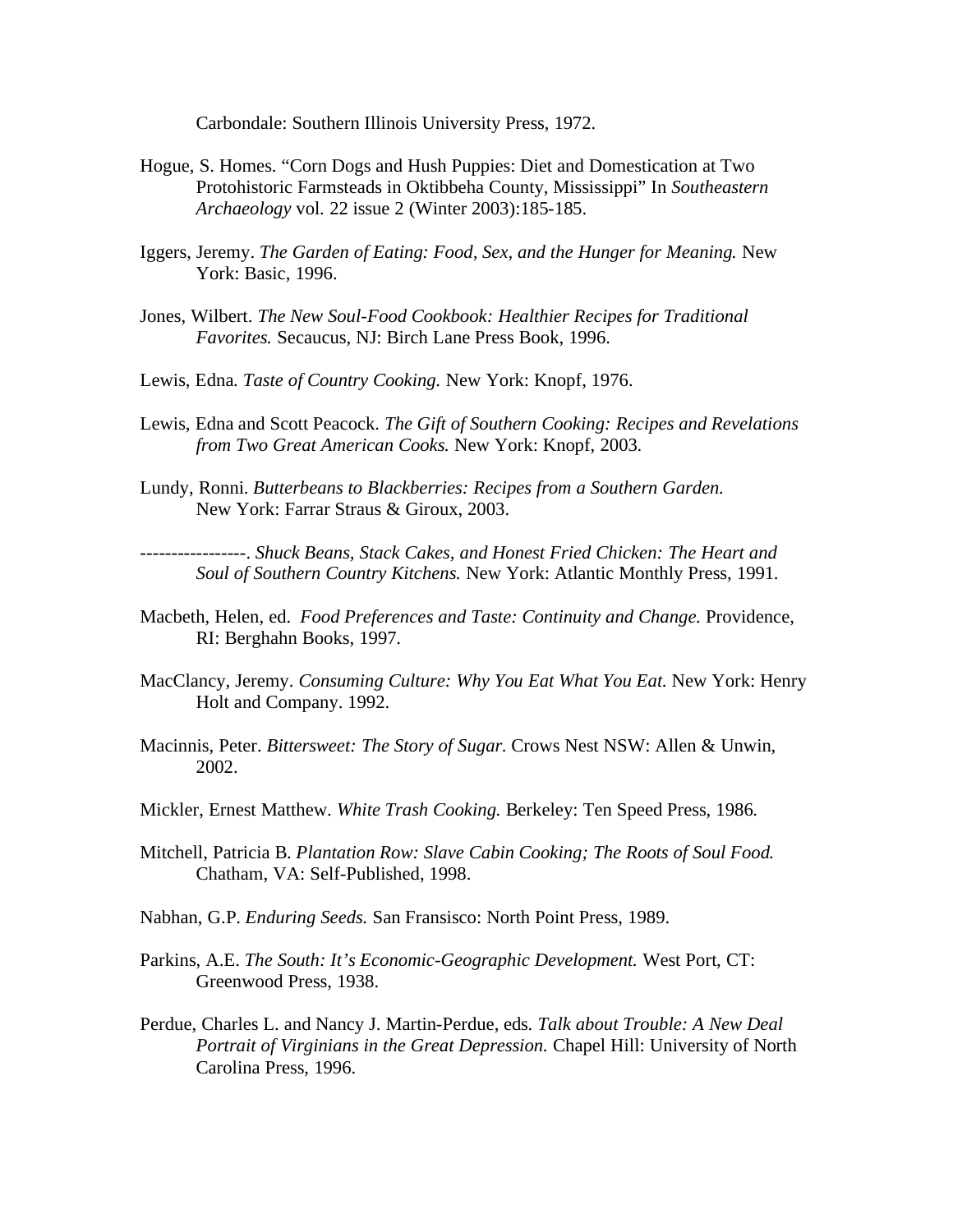- Poe, Tracy N. "The Origins of Soul Food in Black Urban Identity: Chicago, 1915-1947." *American Studies International* Vol 37 issue 1 (Feb. 1999):4-34.
- Randall, Chef Joe and Toni Tipton-Martin. *A Taste of Heritage: The New African-American Cuisine.* New York: MacMillan, 1998.
- Randolph, Mary. *The Virginia House-wife*. Ed., Karen Hess. Columbia: University of South Carolina Press, (1824) 1984.
- Reed, John Shelton. "Instant Grits and Plastic-Wrapped Crackers: Southern Culture and Social Change." *The American South: Portrait of a Culture.* Ed., Louis Rubin. Baton Rouge: Louisiana State University Press, 1980.
- Reed, John Shelton, J. Kohl and C. Hanchette. "The Shrinking South and Dissolution of Dixie." *Social Forces* 69 (September 1990): 221-233.
- Roberts, Dianne. "Spanish Dixie." *The Oxford American* Issue 49 (Spring 2005): 26-30.
- Schulze, Richard and John Martin Taylor. *Carolina Gold Rice: The Ebb and Flow of a Lowcountry Cash Crop.* Charleston: History Press 2005
- Schwabe, Calvin W. *Unmentionable Cuisine.* Charlottesville: University of Virginia Press, 1979.
- Schwarzweller, Harry K., James S. Brown and J.J. Mangalam. *Mountain Families in Transition.* University Park, PA: Pennsylvania State University Press, 1971.
- Schweid, Richard. *Catfish and the Delta: Confederate Fish Farming in the Mississippi Delta.* Berkeley: Ten Speed Press, 1992.

---------------------. *Hot Peppers; Cajuns and Capsicum in New Iberia, Louisiana.*  Chapel Hill: University of North Carolina Press, 1999.

- Sharpless, Rebecca. "Traditional Southern Cooking—Not Gone With the Wind." Phi Kappa Phi Forum. Vol 82 Issue 3 (Summer 2002): 10-15.
- Shephard, Sue. *Pickled, Potted, and Canned: How the Art Science of Food Preserving Changed the World.* New York: Simon & Schuster, 2000.
- Shirley, Michael. *From Congregation Town to Industrial City: Culture and Social Change in a Southern Community.* New York: New York University Press, 1994.
- Simmons, Peter Lund. *The Curiosities of Food.* Introduction by Alan Davidson. Berkeley: Ten Speed Press (1859) 2001.